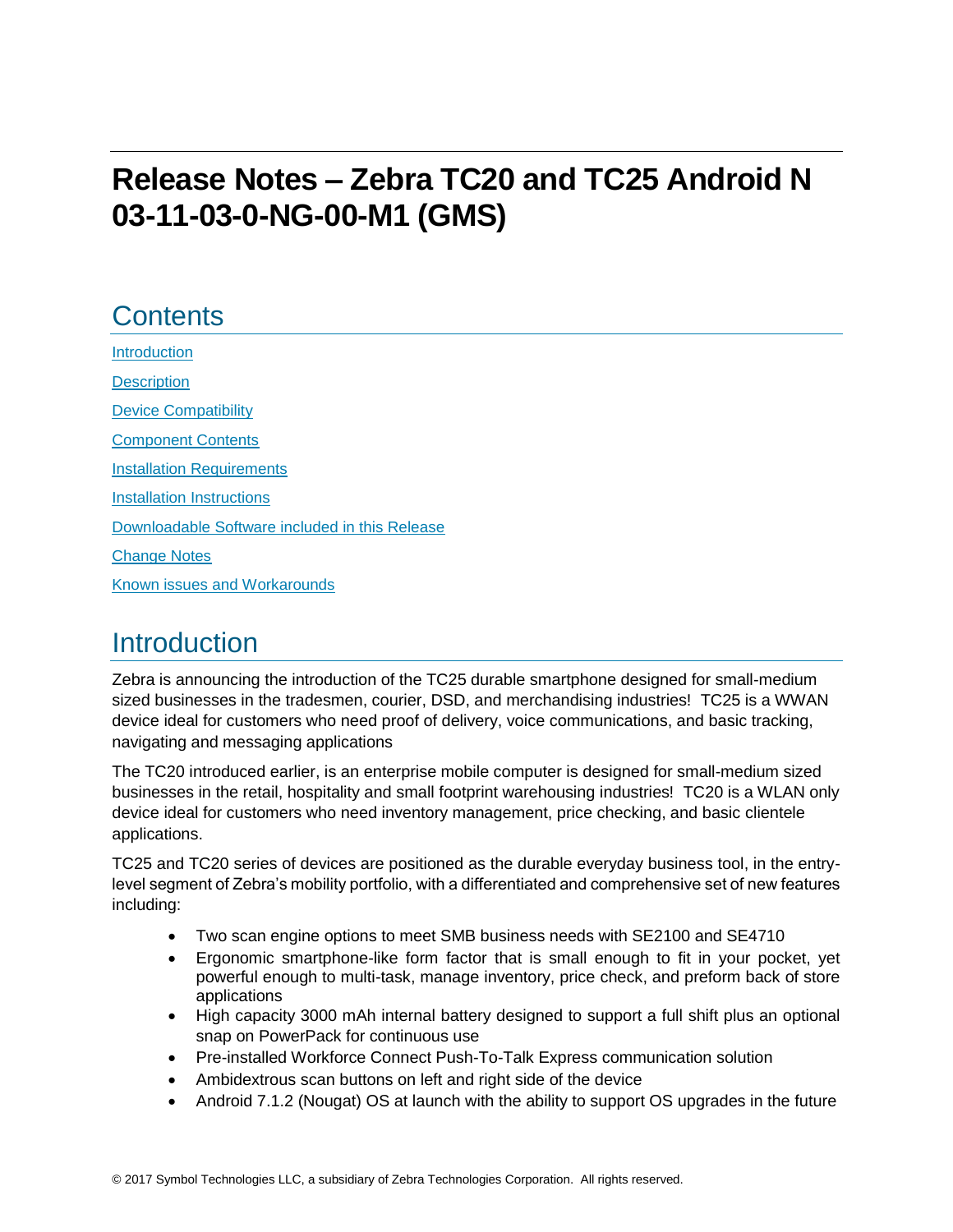Extensive accessory eco-system, including 1-Slot cradles for charging and data communication, 5-slot cradles for large charging deployments, a field detachable trigger handle and a unique snap on PowerPack

## **Description**

This is the Third software release for TC20 Mobile Computer and second software release for TC25. This release contains software packages for Android Nougat GMS operating system for TC20 and TC25.

## <span id="page-1-0"></span>Device Compatibility

This software release has been approved for Android TC20 Nougat GMS models mentioned below.

| <b>Device</b>          | <b>Operating System</b>                                         |
|------------------------|-----------------------------------------------------------------|
| TC200J-10C112A6        | Android N GMS ROW - EMEA, LATAM,<br>APAC & Canada               |
| TC200J-10C112US        | Android N GMS US Only                                           |
| <b>TC200J-10A111US</b> | Android N GMS US Only                                           |
| TC200J-10A111A6        | Android N GMS ROW - EMEA, LATAM,<br>APAC & Canada               |
| TC200J-10C213A6        | Android N GMS ROW - EMEA, LATAM,<br>APAC & Canada (Premium SKU) |
| TC200J-10C213US        | Android N GMS US Only (Premium SKU)                             |

This software is also approved for Android TC25 Nougat Non-GMS models mentioned below

<span id="page-1-1"></span>

| <b>Device</b>   | <b>Operating System</b>         |
|-----------------|---------------------------------|
| TC25AJ-10C102A6 | Android N GMS ROW - EMEA        |
| TC25AJ-10B101A6 | Android N GMS ROW - EMEA        |
| TC25BJ-10C102A6 | Android N GMS ROW - EMEA & APAC |
| TC25BJ-10B101A6 | Android N GMS ROW - EMEA & APAC |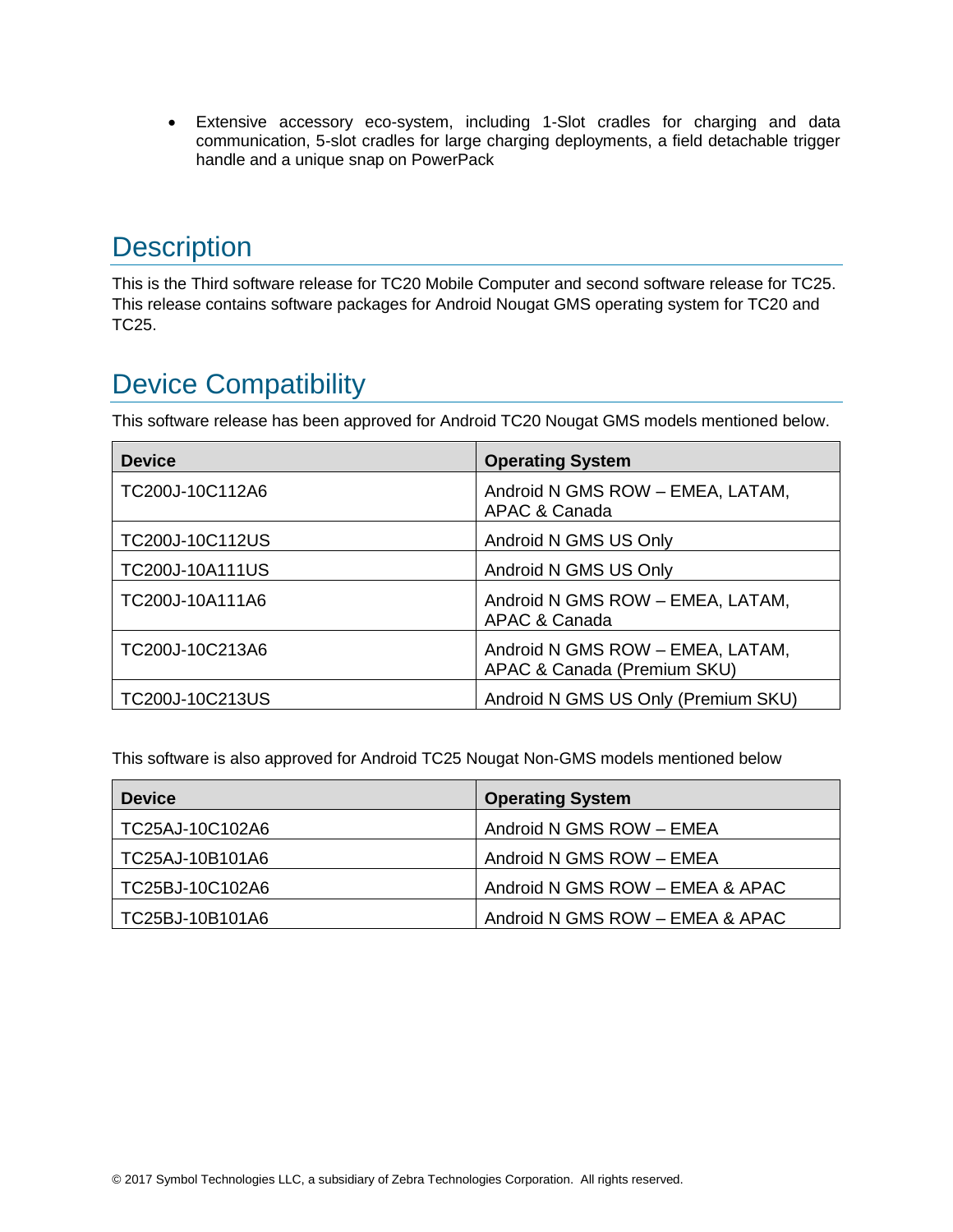# Component Contents

| <b>Component</b>                    | <b>Version</b>                      |
|-------------------------------------|-------------------------------------|
| <b>Build version</b>                | 03-11-03-0-NG-00-M1 (GMS)           |
| Android_version                     | 7.1.2                               |
| Android_SDK_Level                   | 25                                  |
| <b>Android Security Patch Level</b> | October 5, 2017                     |
| Linux kernel                        | 3.18.31                             |
| Wifi                                | FUSIONLITE_QA_1_0.0.0.012_N         |
| Platform                            | Qualcomm MSM8937                    |
| Scanning_Framework                  | 19.0.15.0                           |
| <b>DWDemo</b>                       | 2.0.12                              |
| <b>OSX</b>                          | QCT.71.7.4.1.UL                     |
| <b>MXMF</b>                         | 7.1.1.0                             |
| Touch                               | Focaltech V1.1 20161103 (fw:0x19)   |
| Bluetooth_Stack                     | CNSS.PR.4.0-00388/01050102          |
| Flash_Size                          | 16G / 32G                           |
| RAM_Size                            | 2G                                  |
| <b>GPS</b>                          | MPSS.JO.3.0-00295-8937_GENNS_PACK-1 |
| <b>MMS</b>                          | 7.1.2                               |
| RIL_Version                         | 1.0                                 |
| <b>BT_Pairing_Utility</b>           | 3.8                                 |
| Datawedge                           | 6.6.49                              |
| Camera                              | LA.UM.5.6.r1-04600-89xx.0-1         |
| <b>PTT</b>                          | 3.1.35                              |
| RxLogger                            | 5.4.10.0                            |
| <b>StageNow</b>                     | 2.9.1.1344                          |
| Data_Analytics                      | 3.0.0.1208                          |
| <b>EMDK</b>                         | 6.7.10.1010                         |
| <b>IMEI SV Number</b>               | 04                                  |
| <b>OEM Config</b>                   | 7.0.0.1                             |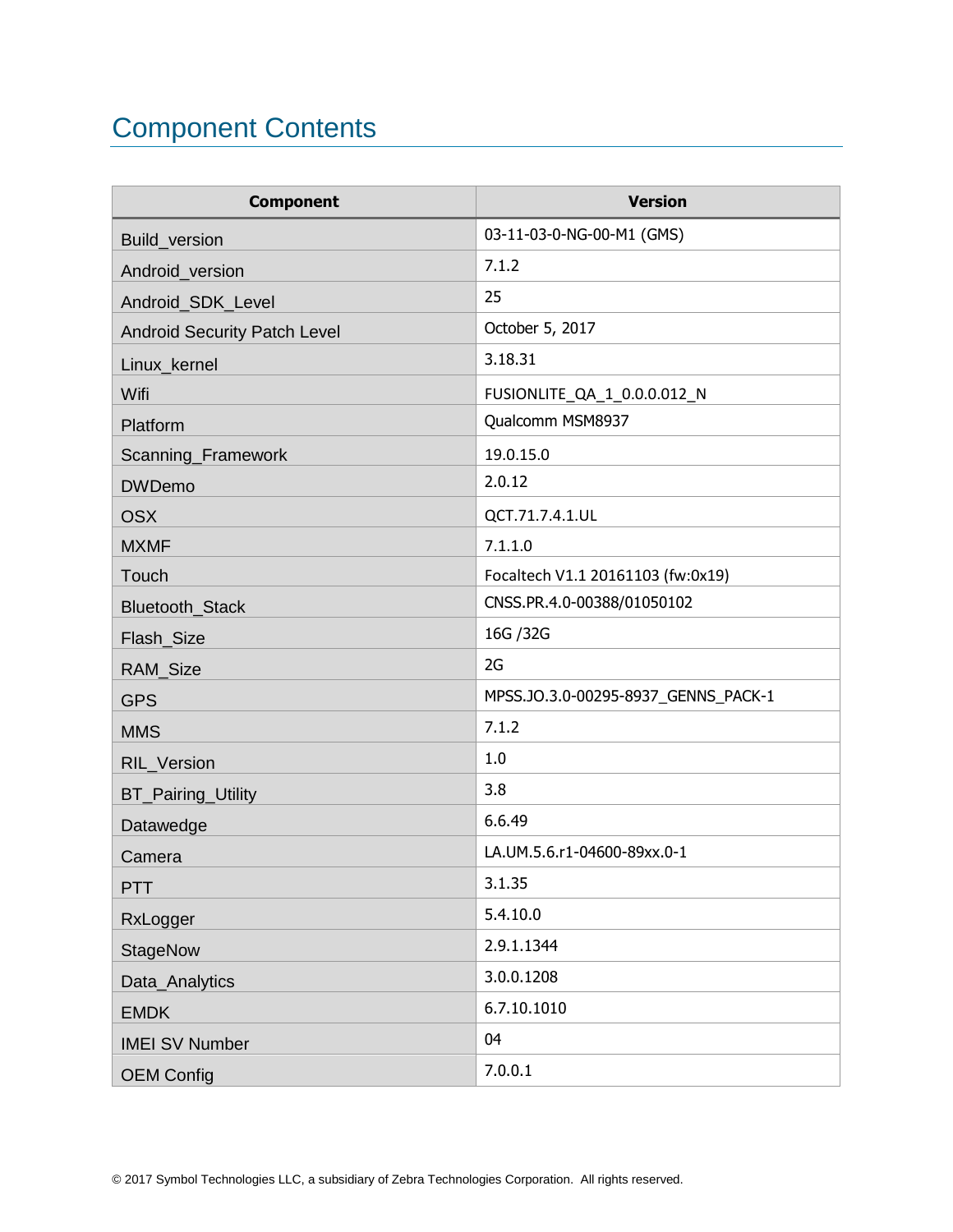**NOTE:** For **Enterprise Mobile Device Management, most EMM** vendors such as SOTI, AirWatch, MobileIron, etc. WILL require an updated device management agent to support this Nougat enterprise device. **Do NOT use** your existing device management agent and console with this device without first contacting your EMM vendor to understand when the agent supporting this device is available and whether a console upgrade is required as well. Attempting to enroll with an agent that is not validated to support the device will result in errors.

## <span id="page-3-0"></span>Installation Requirements

#### HW Requirements

- Windows PC running Windows 7/10 32/64 bits
- USB Type C Cable
- Micro SD Card with at least 2GB capacity (optional)

### SW Requirements

Please make sure following components are installed on your computer before commencing OS installation.

- Zebra Android USB Driver V2.2 or higher
- Android Debug Bridge version 1.0.39 or higher
- TC20/TC25 GMS Android OS Release Images

### Image Compatibility

Please note that GMS full package update file is not compatible with China based SKUs hence China based SKUs will not allow to download GMS images.

## <span id="page-3-1"></span>Installation Instructions

### Using the "adb sideload" method

#### Assumptions

- 1. ADB installed on PC
- 2. TC20/TC25 has Developer options enabled
- 3. USB debugging ON

#### Procedure

- 1. Plug the TC20/TC25 into the USB & Charging Cable and then the Cable to the PC. If you have a Cradle with USB connectivity, connect it now.
- 2. You may need to pull down notification bar, and tap on the notification which says, "USB charging this device", and change it to "Transfer files".
- 3. Open Command Prompt on PC, run "adb devices" and check to see if you can see the device's serial number… If yes, proceed… if not you will need to get the PC set up with the proper drivers or install an External SD Card.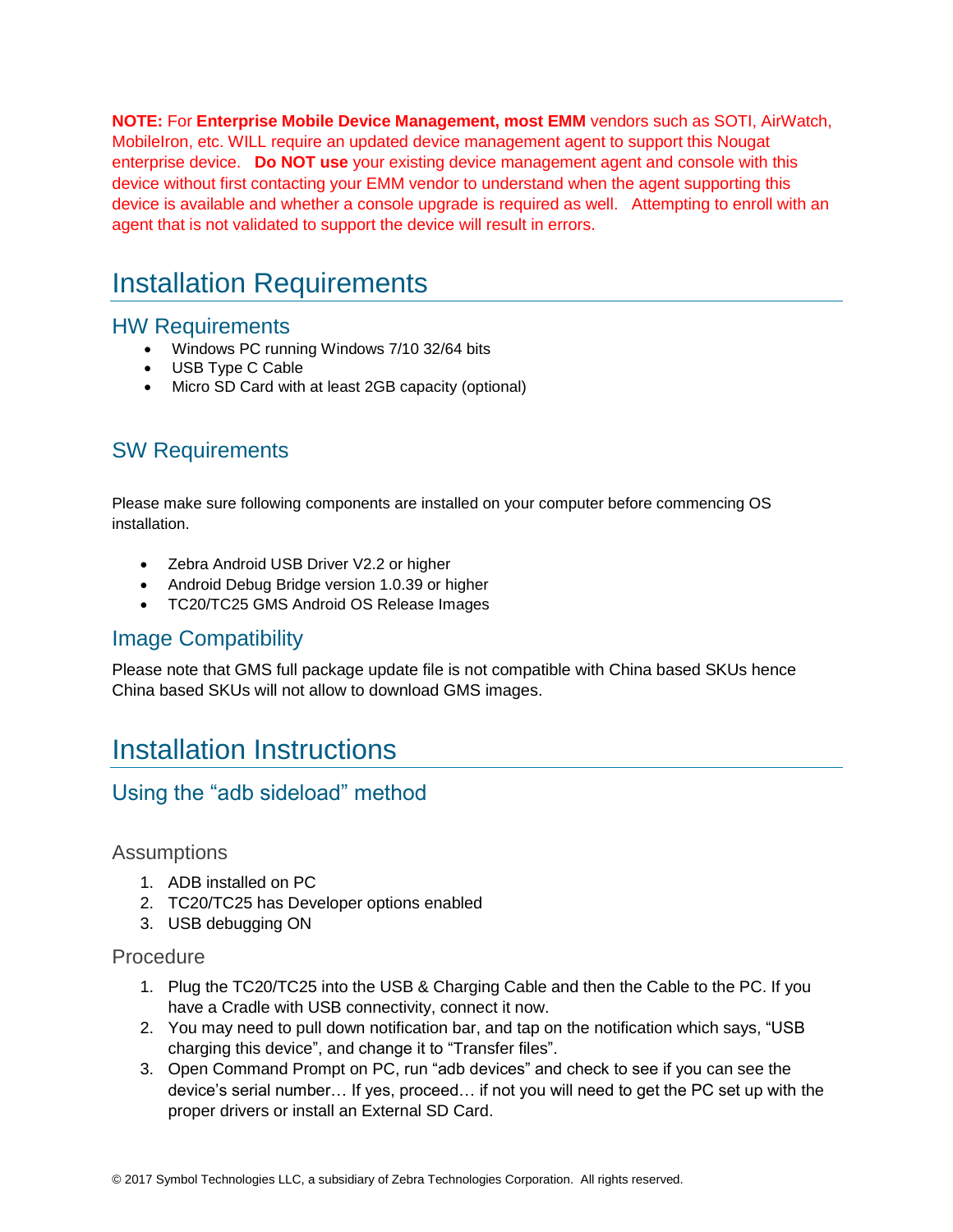- 4. You may also get a pop up on your PC (Win 7) that you will be connected as a Portable Media Player… this can be ignored.
- 5. Entering Recovery Mode
	- a. Choice 1: In Command Prompt, type "adb reboot recovery" and click enter.
	- b. Choice 2:
		- i. Reboot and hold PTT key
		- ii. When Zebra Technologies logo appears on the screen Release the PTT Key
- 6. Your TC20/TC25 will reboot and take you to Android Recovery screen.
- 7. To select Sideload Method
	- a. Use the Volume + and to highlight, "Apply update from ADB" and press the Power Key to select it
- 8. With your Command Prompt, open, type "adb sideload" and add a space and then drag and drop the zip file which you want to apply to the device and press enter.
	- a. When the file download starts, the command window will show progress with a percentage completed.
	- b. Device display will show a series of messages indicating it is downloading, verifying and installing the image on to the device.
- 9. After successful update the device will auto reboot and you see Zebra on top and POWERED BY android at the bottom and after about 10 second will transition to the TC20/TC25 Touch Computer splash screen with 5 dancing white dots at bottom… it will stay at this screen for up to 4 minutes and then present the "Welcome Screen".
- 10. After this you will need to complete the process by setting up Wi-Fi and E-mail accounts and such.
- 11. To make sure the OS Update took place, once the initial setup is complete;
	- a. Go to "Settings" and scroll down to "About phone" and look at the "Build number". It should state "03-11-03-0-NG-00-M1".
- 12. Setting the Date and Time. If you associate the device to a WLAN AP, it should automatically set the date and time. The only thing left is to set the time zone. Go to "Settings" and scroll to and select "Date & time". Scroll down to and select "Select time zone", and scroll down to and select the appropriate time zone and you are done.
- 13. Now you are all set to use your TC20/TC25.

### <span id="page-4-0"></span>Using External SD Card

- 1. Plug the TC20/TC25 into the USB & Charging Cable and then the Cable to the PC. If you have a Cradle with USB connectivity, connect it now.
- 2. You may need to pull down notification bar, and tap on the notification which says "USB charging this device", and then change it to "Transfer files".
- 3. You may also get a pop up on your PC (Win 7) that you will be connected as a Portable Media Player… this can be ignored.
- 4. Copy the required files to the SD Card. This can be done in two ways
	- a. Copy the files to the Micro SD card with the help of a SD Adapter which gets inserted to the SD slot of your PC/Laptop/SD Writer.
	- b. Directly transfer files to the Micro SD card which is inserted in to the back of the device. Please refer to the user guide on how to open the back door and inserting the SD card to the device.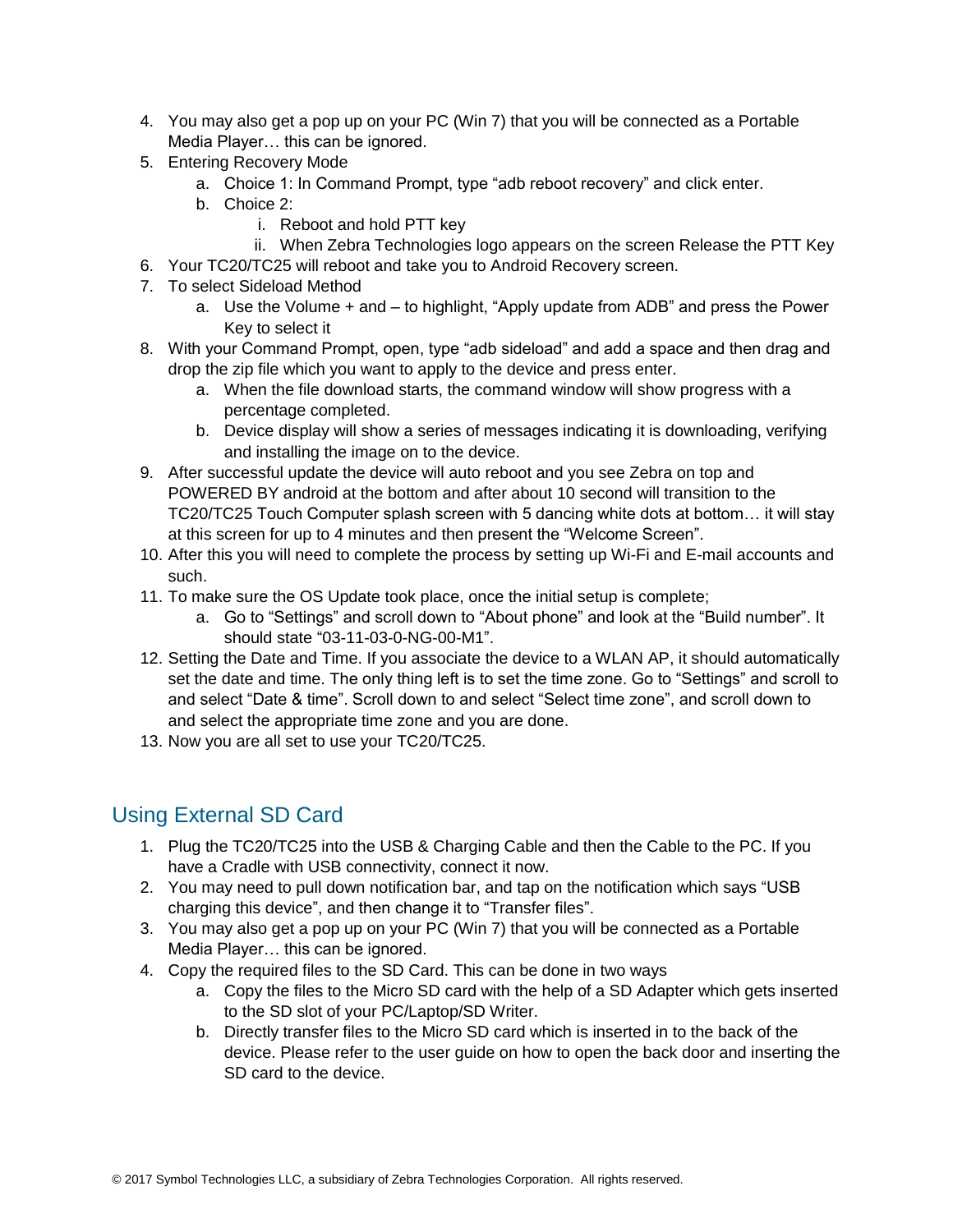- 5. Entering Recovery Mode
	- a. Choice 1: In Command Prompt, type "adb reboot recovery" and click enter.
	- b. Choice 2:
		- i. Reboot and hold PTT key
		- ii. When Zebra Technologies logo appears on the screen Release the PTT Key
- 6. Your TC20/TC25 will reboot and take you to Android Recovery screen.
- 7. Applying update via External SD card
	- a. Use the Volume + and to highlight select option to "Apply update from SD card" and press the Power Key to select it
	- b. Use the Volume + and to highlight package to be installed (downloaded Zip file) and press the Power Key to select it.
- 8. After successful update the device will auto reboot and you see Zebra on top and POWERED BY android at the bottom and after about 10 second will transition to the TC20/TC25 Touch Computer splash screen with 5 dancing white dots at bottom… it will stay at this screen for up to 4 minutes and then present the "Welcome Screen".
- 9. After this you will need to complete the process by setting up Wi-Fi and E-mail accounts and such.
- 10. To make sure the OS Update took place, once the initial setup is complete;
	- a. Go to "Settings" and scroll down to "About phone" and look at the "Build number". It should state "03-11-03-0-NG-00-M1".
- 11. Setting the Date and Time. If you associate the device to a WLAN AP, it should automatically set the date and time. The only thing left is to set the time zone. Go to "Settings" and scroll to and select "Date & time". Scroll down to and select "Select time zone", and scroll down to and select the appropriate time zone and you are done.
- 12. Now you are all set to use your TC20/TC25.

### Installing the OS Update Patch for Build 02-10-07-0-NG-00-M1 (GMS)

- 1. If the device you have is a TC20/TC25 device and it has factory loaded **02-10-07-0-NG-00- M1** build number and you want to move to the latest OS build; you could do a full OS update by applying the **T2XXJN30APUWW31103.ZIP** or do following OTA Patch update by updating with **T2XXJNXXXRUWW31103.ZIP**.
- 2. Please download **T2XXJNXXXRUWW31103.ZIP** package to your local hard drive.
- 3. Follow ["adb sideload"](adb#_Using_the_) or ["External SD Card"](#page-4-0) method to load each OTA package to the device.
- <span id="page-5-0"></span>4. After both packages are loaded to your device you should see Build Number Under Phone Status as "**03-11-03-0-NG-00-M1**".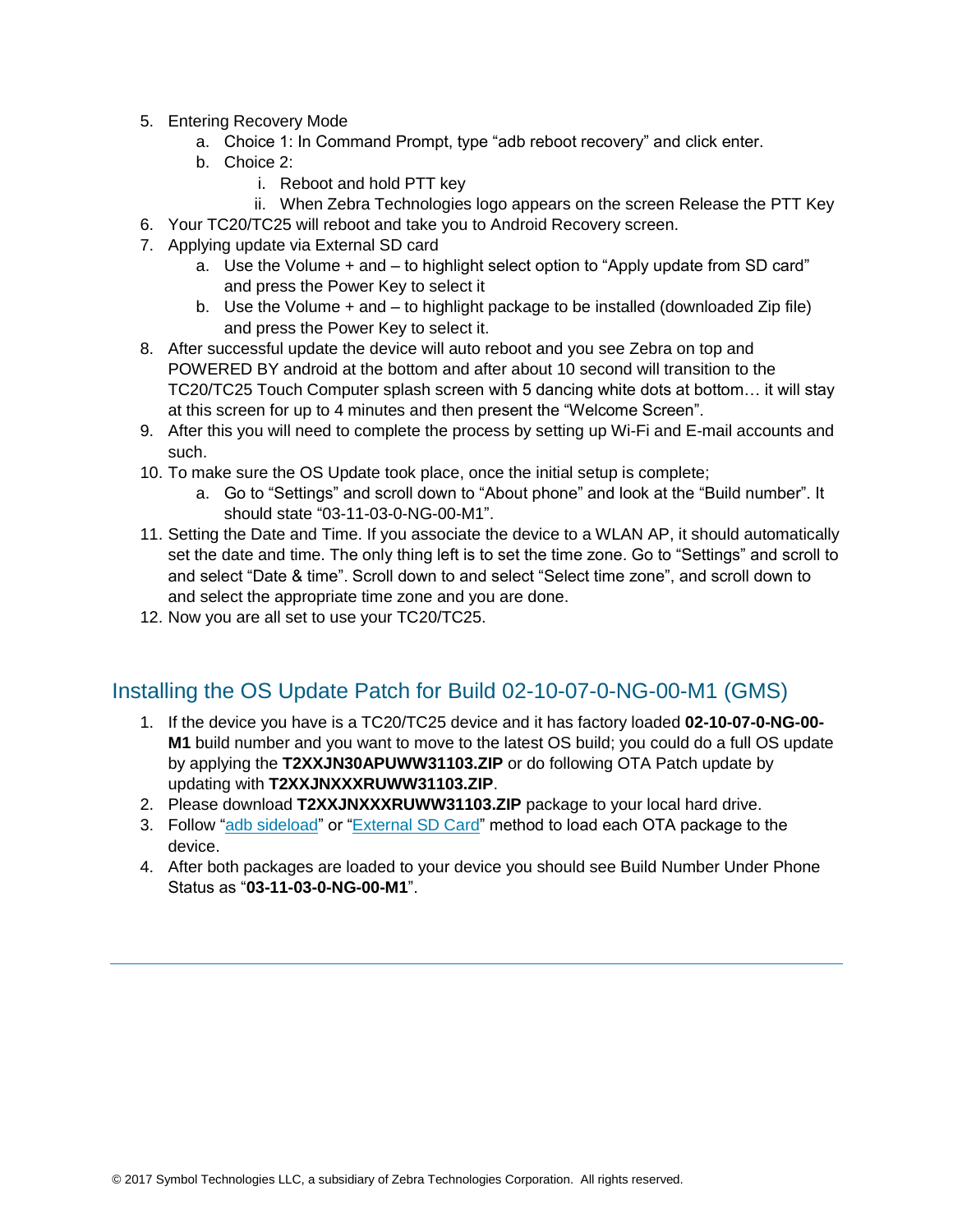## Downloadable Software Included in this Release

| <b>Filename</b>        | <b>Description</b>                                                                                                                                                       |
|------------------------|--------------------------------------------------------------------------------------------------------------------------------------------------------------------------|
| T2XXJN30APUWW31103.ZIP | GMS full package update image which, updates<br>complete software.                                                                                                       |
| T2XXJNXXXREXX31103.ZIP | Enterprise Reset package (Resets /Data<br>partition)                                                                                                                     |
| T2XXJNXXXRFXX31103.ZIP | Factory Reset package (Resets /Data and<br>/Enterprise partitions)                                                                                                       |
| T2XXJNXXXRWXX31103.ZIP | Full Factory package (Resets /Data, /Enterprise<br>and External SD Card)                                                                                                 |
| T2XXJNXXXRUWW31103.ZIP | GMS Recovery OTA Patch and this is<br>applicable for TC20 Devices which has 02-10-<br>07-0-NG-00-M1 (GMS) this will update the<br>device BSP to 03-11-03-0-NG-00-M1 BSP. |

## <span id="page-6-0"></span>Change Notes

**NOTE: change notes in Blue indicates the changes that happened for that component since last BSP Release**

### Barcode Scanning 19.0.15.0

- Fixed an issue where, Software picklist is not disabled when disabled from DWDemo icon
- Added support for Viewfinder support for software picklist
- Performance optimizations

#### Data Analytics 3.0.0.1208

- Fixed SQL Lite Exception
- Limit the maximum metrics storage threshold on device
- Fix an Agent self-update problem
- Enhance ADB logging
- Fixed a Data Upload Failure
- Added Scanner metrics collection to the default metrics
- Fixed an issue where when agent is killed by Activity Manager it will not start again.

#### DataWedge 6.6.49

Added Support for

- Implement Multiple plug-in configuration through a single intent
- Extend the Enumerate scanner intent API to return the scanner type.
- Switch scanner intent API to use scanner type.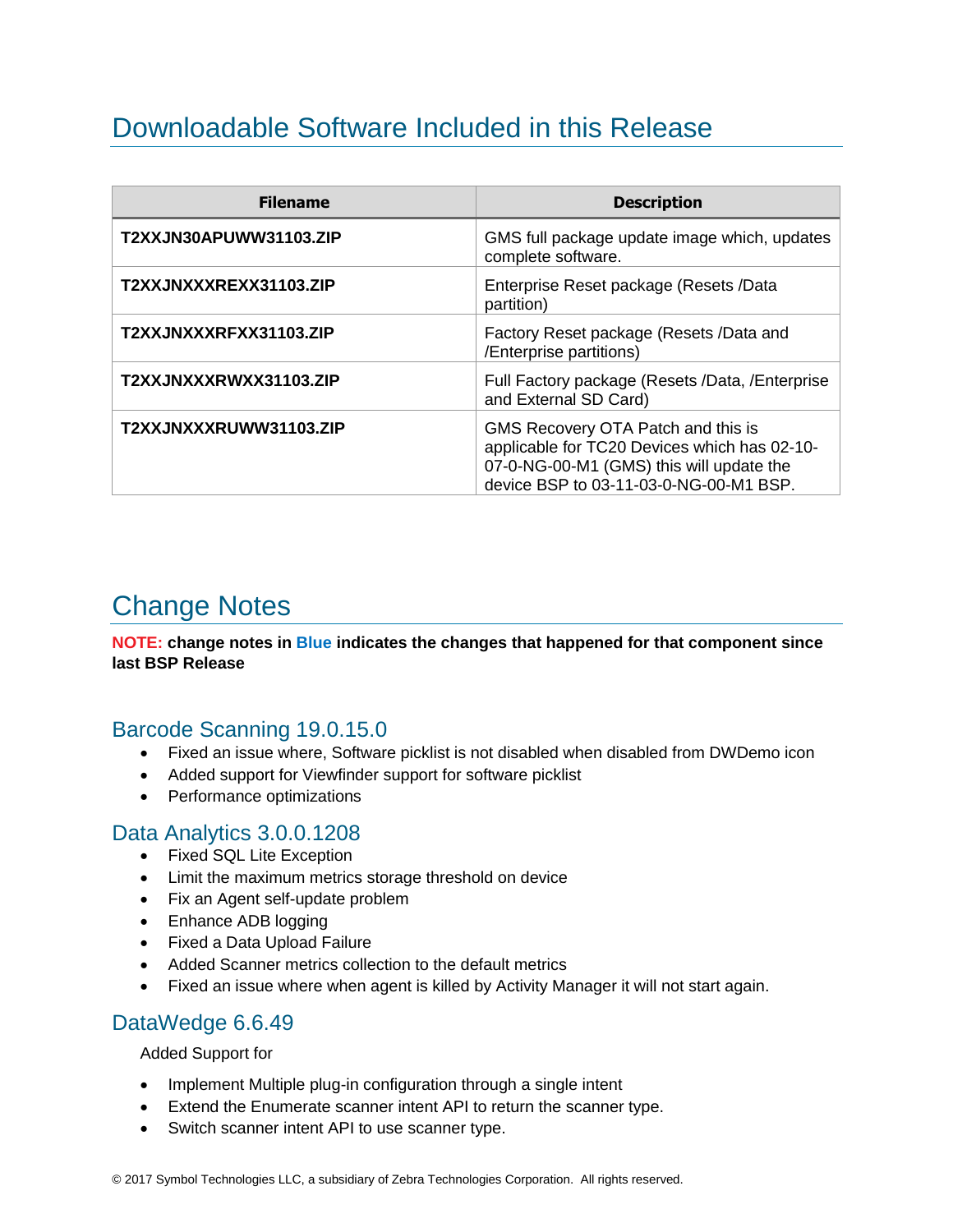- Extend GET CONFIG API for scanner input to return the scanner type
- Update scanner configuration by the scanner type
- Set enableCalled flag to false when BT scanner battery is removed
- Implement extend GET CONFIG API to return the profile status
- Implement Report generation module in DataWedge

Fixed

- SPR32676, where DataWedge will stop working on Android devices due to invalid state machine
- Scanner doesn't get enabled after suspend/resume the device
- Fixed an issue where, Unable to switch to Scanner 2 when Scanner 1 is in DISCONNECTED state
- Fixed an issue where DataWedge Crash have been seen during closing StageNow App
- Fixed an issue where, Result feedback shows PLUGIN\_BUNDLE\_INVALID when giving correct parameters.
- Fixed an issue where, device is still scanning from Embedded scanner even though RS6000 is connected to terminal with scanner selection as *Auto*.
- Fixed Datawedge crash after reboot the device
- Fixed an issue where Scanner parameter changes in exported profile could not be seen once imported.
- Fixed an issue where User needs to disconnect/reconnect device to view Report file
- Fixed an issue where Report not getting generated for a corrupted db file.
- Fixed an issue where Restoring the configuration will delete parameters from the scanner\_params table
- Fixed an issue where GET\_CONFIG intent API not returning the correct scanner parameter values

### Fusion [WLAN] FUSIONLITE\_QA\_1\_0.0.0.012\_N

- Enhancement to Addressing KRACK vulnerability by introducing hashing to PTK and GTK Keys
- Addresses KRACK vulnerability
- Added support for additional countries
- Fixed an issue where, AP beacons with a country IE in an unsupported channel and device connects to that AP
- Fix for Device didn't send Association/Re-Association frame immediately after Authentication response
- Fix for device suspend-resume reboot scenario
- Fixed WiFi is not connecting automatically after deploying the profile using AirWatch
- Fixed the country change indication from GSM module
- Device Suspend/resume optimization
- Fix Wi-Fi cannot turn on normally under Wi-Fi hotspot enable state
- Settings crash is observed when modifying a Profile

### OSx QCT.71.7.4.1.UL

- Added feature to have External SD card mount as Portable storage whenever SD card is placed in SD Slot
- Fixed an issue where in Android N, when Reduced system settings is enabled using OSX APIs, Developer options can be accessed via notification pull down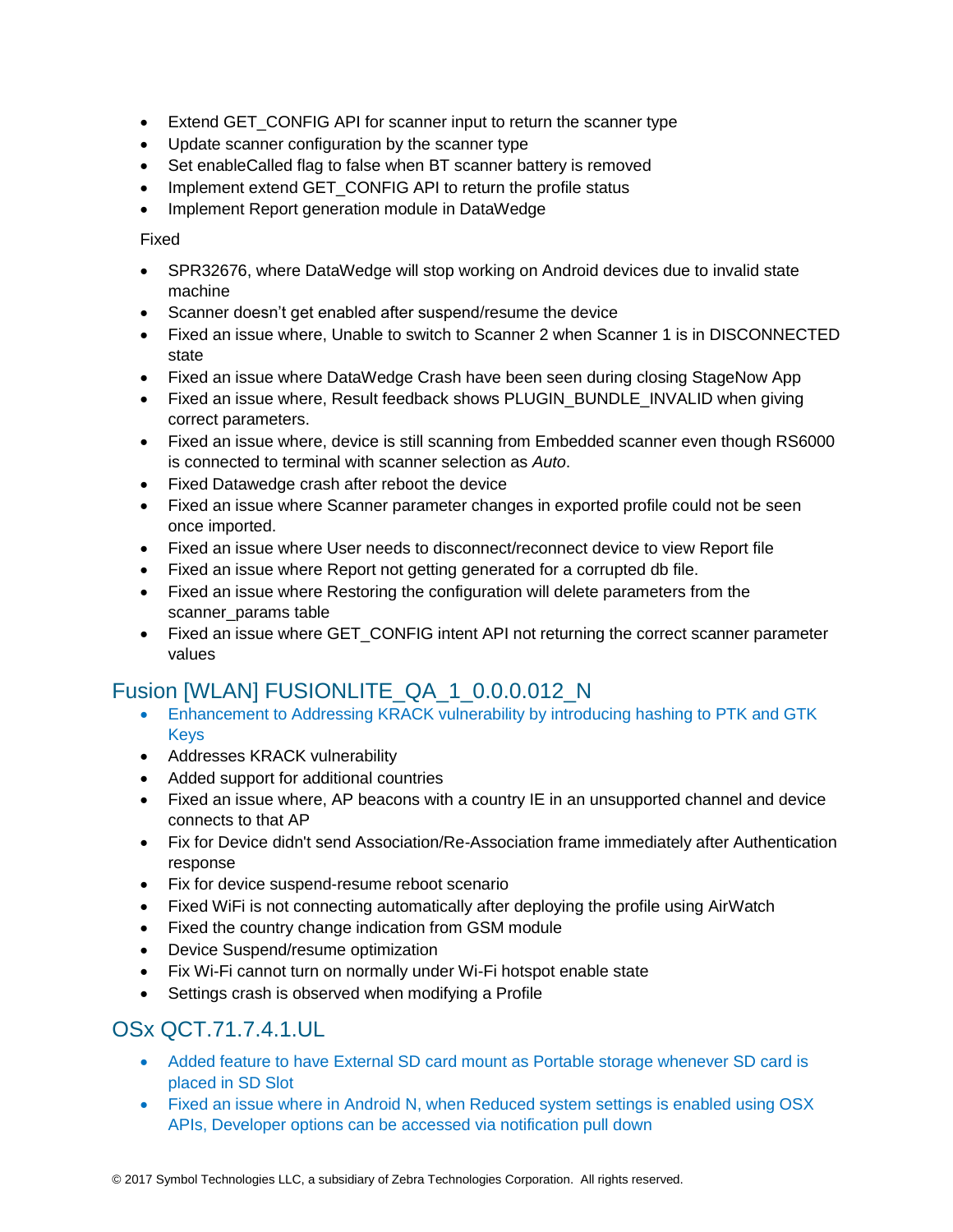- Added support for adding an App to Doze Mode White List
- Add Support for Persistence of Skipping GMS Welcome screen after Enterprise reset, Disabling Security pop-up after first time installation of any application on GMS build
- Fixed an issue where if the device is enrolled in Android Enterprise device owner mode Native applications will not work until device reboot is performed once
- Enable Safe Mode out of box
- Fixed and issue where, Scan beam is emitted twice for a single tap on scan trigger in setup wizard bypass screen
- Fix an issue where, Unable to set Device Owner from Test OSx application
- Fix an issue where, on enable, reduced system settings and Quick settings Icons are still visible until the Notification bar is pulled down completely
- Fixed, Language set via OSX does not persist after device reboot
- Fixed, Setup wizard crash observed while skipping GMS
- Fixed, Deployed WiFi EAP-TLS profile with Certificate getting failed in Device Admin and Device Owner mode
- Fixed, OSx Provision Service crash observed when we try to skip the GMS welcome screen using the Barcode
- Fixed where, Disabling the Recent App Button will not disable the Multi Window
- Fixed Settings crash is seen in Reduced Settings mode while accessing Display settings.
- Enable Reduced System Settings and click on Display > Settings will crash
- Fixed an issue where Dynamic protected list is returning null
- Fixed issues where mCertInstaller.getCACertificateInfo(CertAlias, "TrustedStore") returning null
- Fixed an issue where List CA Certs is not listing system built-in CA certs
- Fixed an issue where EAP/TLS certificates getting deleted when connection to WiFi Profile
- PowerMgr CSP not working as expected using stagenow 2.8.1 to do factoryReset

### Operating System (BSP)

- Fixed an issue where "Group Name" Text was not visible unless the resolution of device was changed when a new contact group was created, especially when the keyboard was displaying suggestions.
- Fixed an issue where BT scanner not getting disconnected when turning off BT.
- Reduce camera image blur on low light conditions
- Fixed an issue where when both Ethernet and WiFi was active, ethernet was not getting the high priority over WiFi for network traffic.
- Added localized User Guide for Chinese language for TC20 & TC25.
- The finger touch cannot be detected easier with screen protector when conductivity is low
- Fixed "Install" option is grayed out when user tries to install any third-party apps from file browser.
- Fixed an issue where camera preview resolution was set to 640x480
- Added Localized User Guide for Japanese/Chinese language for TC20
- LED Notification added when battery charging error is seen
- Reverted a change where battery charging indicator (lightning) is disabled upon reaching 100% capacity
- Fixed DUT is not booting up when device is rebooted after disabling settings app using AppMgr